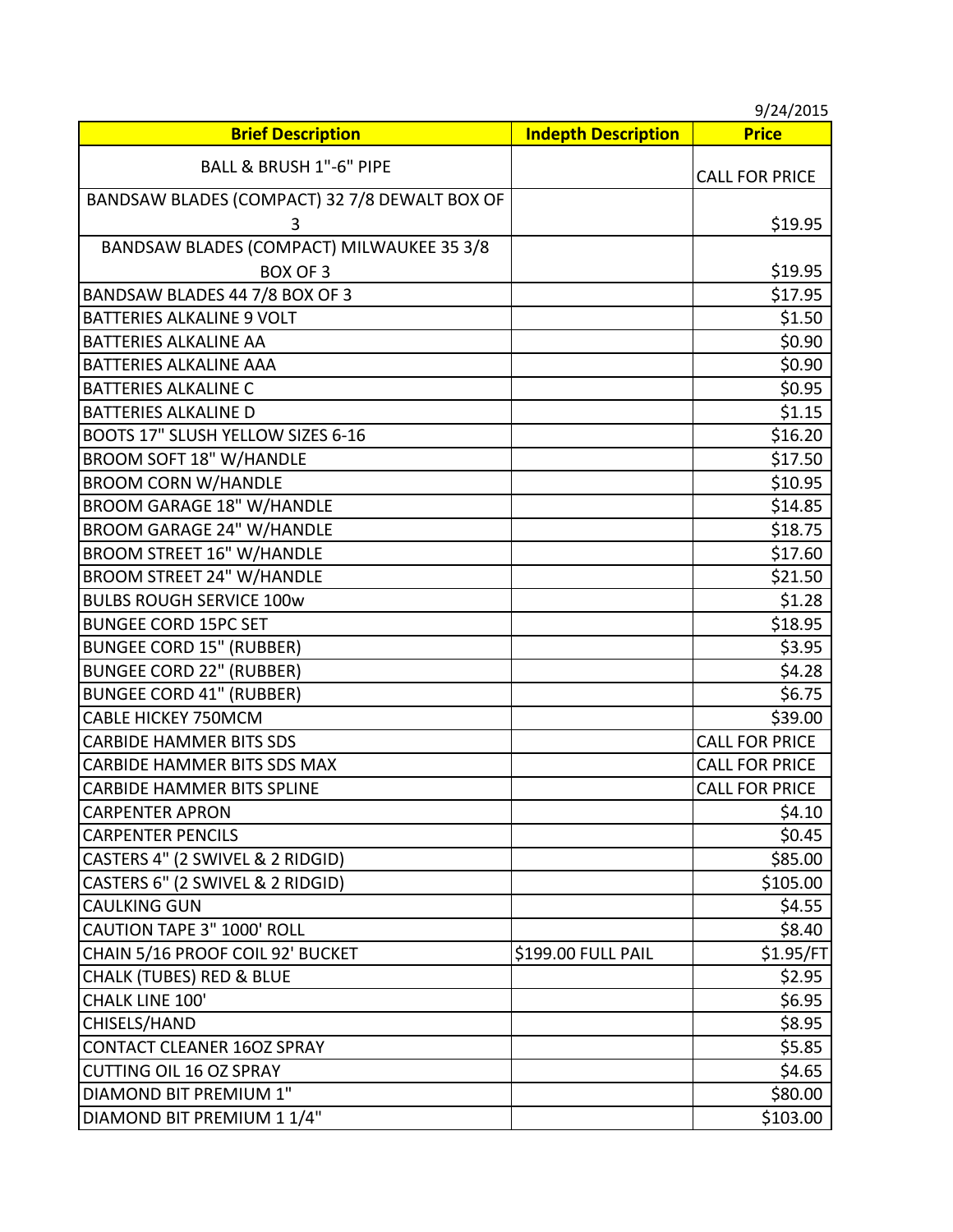| DIAMOND BIT PREMIUM 1 1/2"                  | \$128.00              |
|---------------------------------------------|-----------------------|
| <b>DIAMOND BIT PREMIUM 2"</b>               | \$162.00              |
| DIAMOND BIT PREMIUM 2 1/2"                  | \$176.00              |
| <b>DIAMOND BIT PREMIUM 3"</b>               | \$226.00              |
| DIAMOND BIT PREMIUM 3 1/2"                  | \$248.00              |
| <b>DIAMOND BIT PREMIUM 4"</b>               | \$284.00              |
| DIAMOND BIT PREMIUM 4 1/2"                  | \$360.00              |
| <b>DIAMOND BIT PREMIUM 5"</b>               | \$394.00              |
| DIAMOND BIT PREMIUM 6"                      | \$466.00              |
| DIAMOND BIT PREMIUM 8"                      | \$650.00              |
| DIAMOND BIT PREMIUM 10"                     | \$814.00              |
| DIAMOND BLADE GP 10" X .110                 | \$158.00              |
| DIAMOND BLADE GP 12" X .110                 | \$180.00              |
| DIAMOND BLADE GP 14" X .110                 | \$215.00              |
| DIAMOND BLADE GP 4" X.70                    | \$29.60               |
| DIAMOND BLADE GP 4 1/2" X .110              | \$40.00               |
| DIAMOND BLADE GP 7" X .080                  | \$51.85               |
| DIAMOND BLADE GP 8" .080                    | \$61.75               |
| DIGGING BAR 1" X 72"                        | \$42.00               |
| DOLLIES WOOD 18" X 30" W/ CARPET ENDS 1000# |                       |
| <b>CAPACITY</b>                             | \$39.00               |
| <b>DRILL INDEX 13 PC</b>                    | \$12.35               |
| DRILL INDEX 29 PC                           | \$60.50               |
| DROP CLOTH 80Z 9'X12'                       | \$19.45               |
| <b>DROP LIGHT 16/3 X 25'</b>                | \$16.95               |
| <b>DROP LIGHT 16/3 X 50'</b>                | \$20.95               |
| <b>DUCT TAPE</b>                            | \$3.90                |
| <b>EAR MUFFS OVER THE HEAD</b>              | \$11.20               |
| EAR PLUGS DISPOSABLE 200 (CASE)             | \$32.00               |
| ELECTRICAL TAPE BLK. 66'                    | \$0.95                |
| <b>EMERGENCY EYE WASH 32 OZ.</b>            | 23.75                 |
| <b>EXTENSION CORDS 12/3 X 50'</b>           | \$31.00               |
| EXTENSION CORDS 14/3 X 50'                  | \$21.00               |
| EXTENSION CORDS 14/3 X 100'                 | \$42.00               |
| <b>EXTENSION CORDS 16/3 X 50'</b>           | \$14.00               |
| <b>EYE BOLT 1/2 X 8</b>                     | \$4.95                |
| EYE BOLT 3/4 X 8                            | \$7.95                |
| FACE SHIELD 9" X 14"                        | \$18.90               |
| FAN 20" BOX                                 | \$21.00               |
| FILES 12" W/HANDLE                          | \$12.95               |
| FIRE EXTINGUISHERS 5# ABC                   | \$48.00               |
| <b>FIRST AID KIT 25 PERSON</b>              | \$24.30               |
| FLASH LIGHT (2 CELL) BRITESTAR              | \$6.00                |
| GALV. SPRAY 16 OZ.                          | \$6.40                |
| <b>GANG BOXES 9 SIZES</b>                   | <b>CALL FOR PRICE</b> |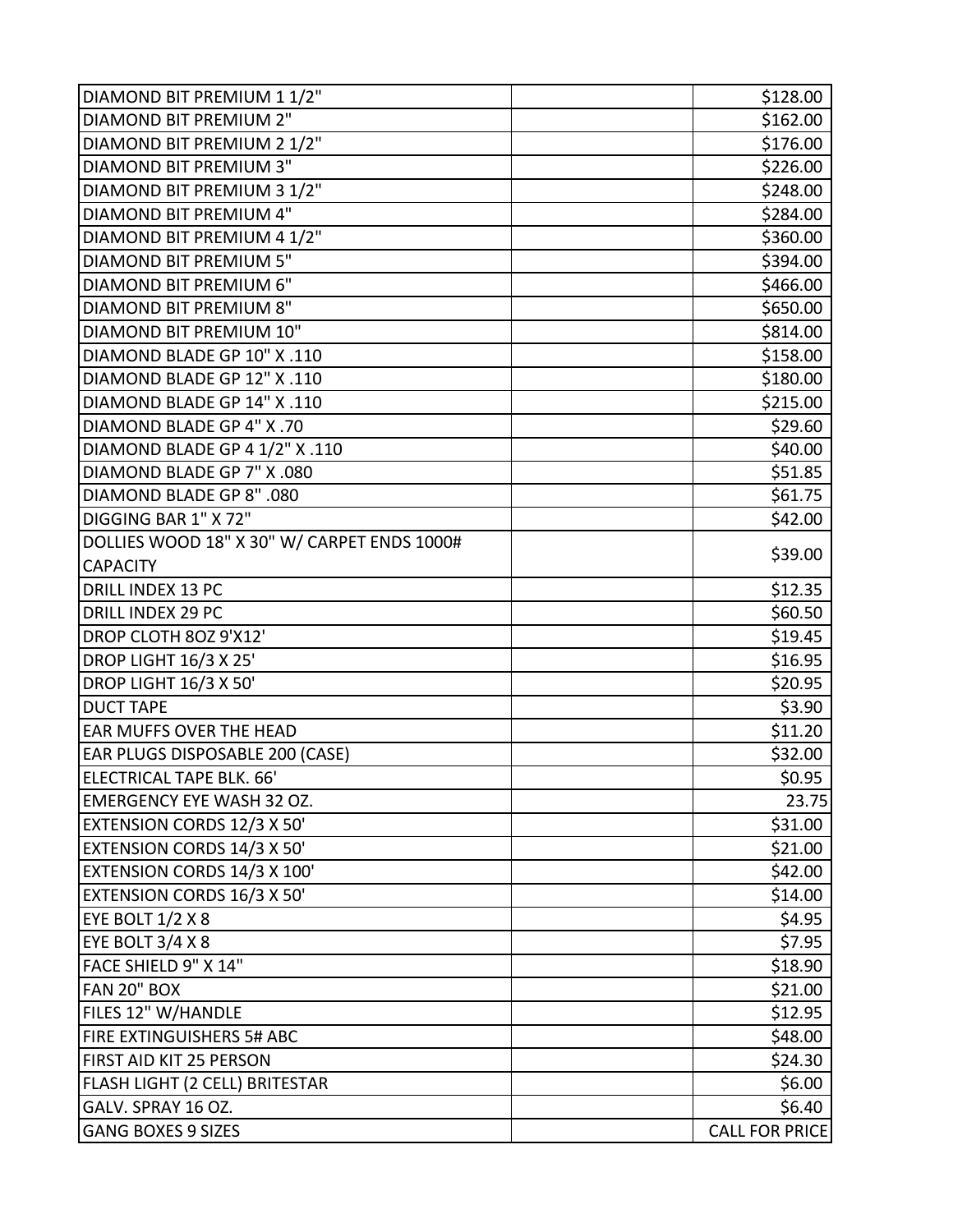| <b>GARBAGE BAGS 2 MILL 20 PACK</b>         | \$10.70               |
|--------------------------------------------|-----------------------|
| <b>GARBAGE BAGS 2 MILL 50 PACK</b>         | \$26.50               |
| GARDEN HOSE 5/8 X 50"                      | \$14.70               |
| GARDEN HOSE 5/8 X 100"                     | \$26.00               |
| GAS CAN PLASTIC (HONDA) 2 1/2 GAL          | \$21.00               |
| GAS CAN PLASTIC (HONDA) 5 GAL              | \$31.00               |
| GFI 12/2 X 3' TRIPLE TAP                   | \$29.00               |
| <b>GLASSES PROTECTIVE WRAPAROUND CLEAR</b> | \$2.80                |
| <b>GLOVES PVC COATED</b>                   | 13.75/DOZ             |
| <b>GLOVES BLUE VINYL COATED PALM</b>       | \$12.10/DOZ           |
| <b>GLOVES RED VINYL COATED PALM</b>        | \$9.80/DOZ            |
| <b>GLOVES BROWN COTTON</b>                 | \$12.00/DOZ           |
| <b>GLOVES LATEX DISPOSABLE (100 BOX)</b>   | \$6.50                |
| <b>GLOVES LEATHER PALM WRIST CUFF</b>      | \$12.50/DOZ           |
| <b>GLOVES LEATHER PALM HIGH CUFF</b>       | \$20.60/DOZ           |
| <b>GLOVES LINED BROWN COTTON</b>           | \$16.00/DOZ           |
| <b>GOGGLES</b>                             | \$2.30                |
| GREENLEE #430 POLY FISHING LINE 6500'      | \$34.00               |
| GREENLEE #435 CONDUIT MEASURING TAPE 3000' | \$62.00               |
| HACKSAW BLADES BI-METAL                    | \$1.20                |
| HAMMER/BALL PEIN 32 OZ.                    | \$12.00               |
| HAMMER/LUMP 3 LB                           | \$12.00               |
| HAND CLEANER 1 GAL.                        | \$15.20               |
| HAND CLEANER 1/2 GAL.                      | \$11.90               |
| <b>HAND TRUCK 800# CAPACITY</b>            | \$69.00               |
| HANDWIPES (CASE OF 6)                      | \$69.00               |
| <b>HANDWIPES IN A BUCKET</b>               | \$12.50               |
| <b>HARD HATS NO RATCHET</b>                | \$5.25                |
| HARD HATS RATCHET STYLE (YELLOW & WHITE)   | \$7.50                |
| HARNESS & LANYARD (COMPLIANCE IN A CAN)    | \$84.00               |
| HASP 6" MASTER LOCK #722DPC                | \$8.95                |
| HIGH VOLTAGE GLOVES 10KV (SET)             | \$151.50              |
| HIGH VOLTAGE MATS 36" X 36" 10KV           | \$126.00              |
| HOLE SAW KIT-ELECTRICIAN                   | \$71.00               |
| HOLE SAW KIT-MAINTENANCE                   | \$99.00               |
| <b>HOLE SAW KIT-PLUMBERS</b>               | \$71.00               |
| HOLESAWS 9/16 - 6                          | <b>CALL FOR PRICE</b> |
| <b>HYDRAULIC OIL GALLON</b>                | \$26.00               |
| <b>HYDRAULIC OIL QUART</b>                 | \$18.00               |
| <b>KNEE PADS RUBBER</b>                    | \$12.00               |
| LADDERS FIBERGLASS EXTENSION 16'-40'       | <b>CALL FOR PRICE</b> |
| LADDERS FIBERGLASS STEP 4' - 16'           | <b>CALL FOR PRICE</b> |
| LANTERN #600 6-VOLT W/466M BATTERY         | \$16.10               |
| LASER LEVEL (CHALK LINE) DEWALT DW088      | \$195.00              |
| LASER LEVEL (PLUMB LINE) DEWALT DW083      | \$139.00              |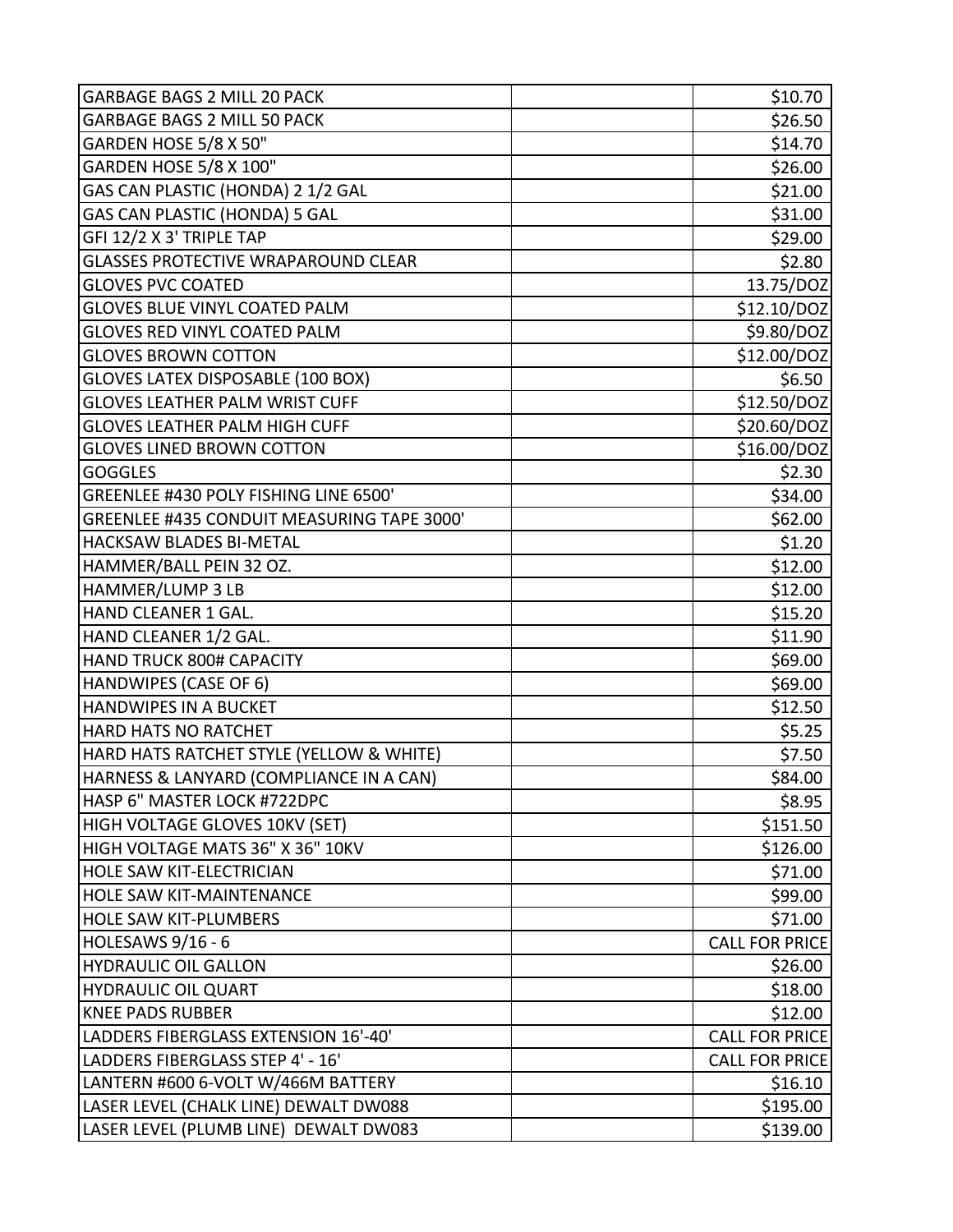| LASER LEVEL (ROTATY SELF LEVELING) DEWALT DW     | \$895.00          |
|--------------------------------------------------|-------------------|
| 079K1                                            |                   |
| LEVEL MAGNETIC 2'                                | \$14.50           |
| LEVEL MAGNETIC 4'                                | \$26.40           |
| LEVEL MAGNETIC (TORPEDO                          | \$6.90            |
| LUMBER CRAYONS (ALL COLORS)                      | \$10.25/DOZ       |
| <b>MAGIC MARKERS BLACK</b>                       | \$1.62            |
| MAGNETIC NUT SETTERS 1/4"                        | \$2.25            |
| MAGNETIC NUT SETTERS 3/8"                        | \$3.10            |
| MAGNETIC NUT SETTERS 5/16"                       | \$2.45            |
| <b>MAGNETIC PROTRACTOR</b>                       | \$35.50           |
| <b>MAGNETIC TIP HOLDERS</b>                      | \$2.90            |
| <b>MANHOLE HOOKS 36"</b>                         | \$39.00           |
| <b>MASKING TAPE 1"</b>                           | \$1.20            |
| <b>MASKING TAPE 2"</b>                           | \$2.30            |
| <b>MASKS DUST &amp; MIST DISPOSABLE</b>          | \$16.00/BOX OF 20 |
| <b>MASKS DISPOSABLE</b>                          | \$7.00/BOX OF 50  |
| <b>MASON LINE SPOOL</b>                          | \$2.75            |
| <b>MASTER LOCK #5 KA</b>                         | \$12.60           |
| <b>MASTER LOCK #1 KA</b>                         | \$8.95            |
| MEASURING 12' POWER TAPE                         | \$4.45            |
| MEASURING 16' POWER TAPE                         | \$5.15            |
| <b>MEASURING 25' POWER TAPE</b>                  | \$7.30            |
| <b>MEASURING 30' POWER TAPE</b>                  | \$8.45            |
| MEASURING TAPE 100'W/CASE                        | \$17.50           |
| MEASURING TAPE 50'W/CASE                         | \$9.90            |
| PALLET TRUCK 27"WIDE 48" FORK 5500# RATED        | \$440.00          |
| PALLET TRUCK 20 1/2"WIDE 48" FORK 5500# RATED    | \$440.00          |
| PHILLIPS TIPS #1, #2, #3                         | \$0.59            |
| POLY SHEETING CLEAR 10'X100' ROLLS 6 MIL         | \$38.25           |
| <b>POST HOLE DIGGER</b>                          | \$26.25           |
| <b>PROPANE TANK</b>                              | \$4.25            |
| PROPANE TORCH KIT SELF LIGHTING                  | \$39.00           |
| PRY BAR 6' WOOD HANDLE (JOHNSON BAR)             | \$179.00          |
| RAGS WHITE COTTON 25# BOX                        | \$41.00           |
| RAIN WEAR 2PC LIGHT WEIGHT L, XL                 | \$4.00            |
| RAIN WEAR PVC 3PC M, L, XL, XXLG, XXXLG          | \$12.80           |
| RESPIRATOR (CARTRIDGE TYPE) ASBESTOS DUST & MIST |                   |
|                                                  | \$32.00           |
| <b>RESPIRATOR CARTRIDGE ASBESTOS 2 PACK</b>      | \$22.00           |
| ROPE DOUBLE BRAIDED PULLING 3/8 X 600'           | \$230.00          |
| ROPE DOUBLE BRAIDED PULLING 3/4 X 300'           | \$409.20          |
| ROPE DOUBLE BRAIDED PULLING 3/4 X 600'           | \$767.25          |
| ROPE DOUBLE BRAIDED PULLING 3/4 X 1200'          | \$1,525.00        |
| ROPE DOUBLE BRAIDED 7/8 X 300'                   | \$523.00          |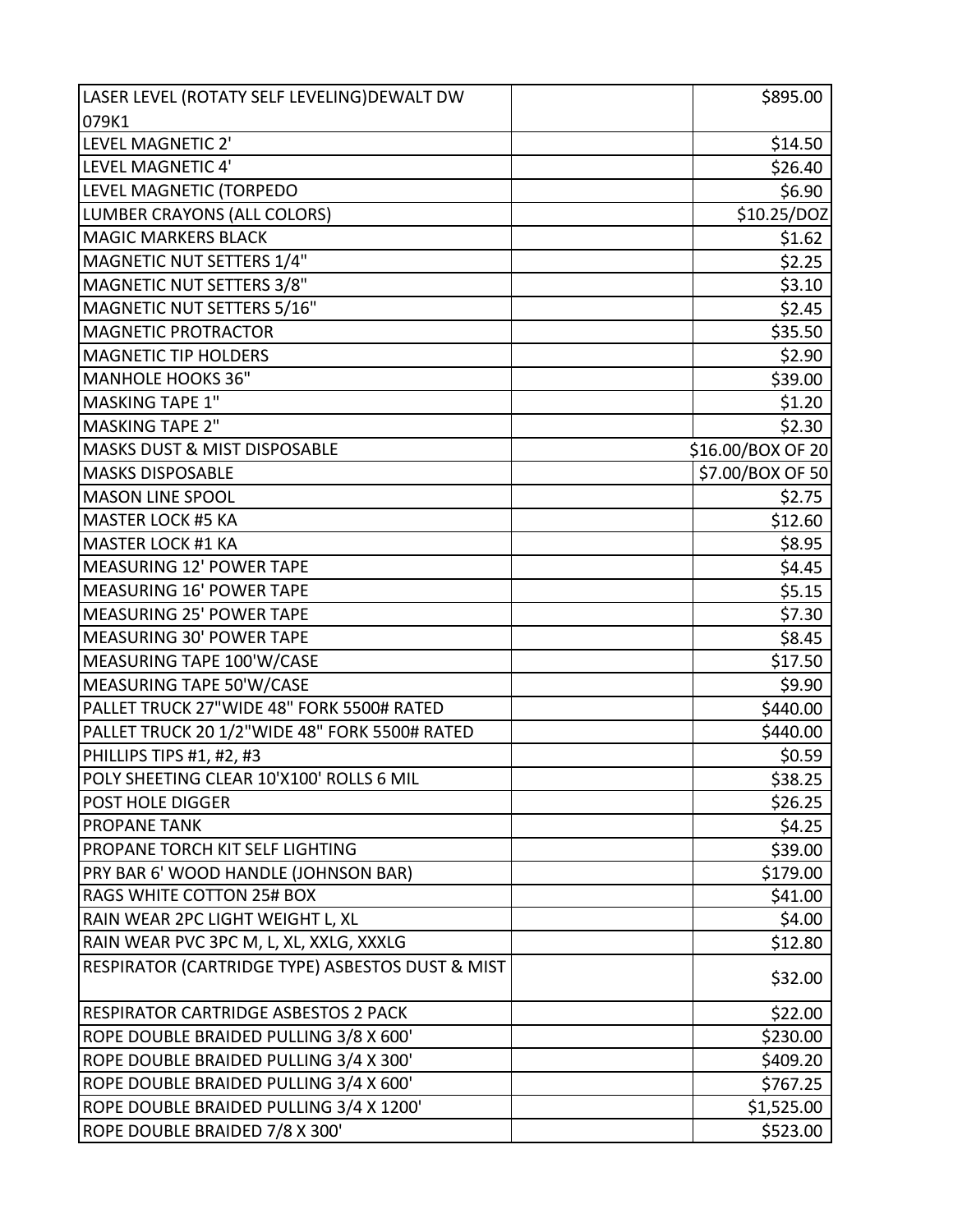| ROPE DOUBLE BRAIDED 7/8 X 600'                 | \$1,046.00 |
|------------------------------------------------|------------|
| ROPE DOUBLE BRAIDED 7/8 X 1200'                | \$1,853.00 |
| ROPE DOUBLE BRAIDED 9/16 X 300'                | \$268.95   |
| ROPE DOUBLE BRAIDED 9/16 X 600'                | \$514.80   |
| ROPE DOUBLE BRAIDED 9/16 X 1200'               | \$994.95   |
| ROPE YELLOW POLYPRO 1/2 X 300'                 | \$42.00    |
| ROPE YELLOW POLYPRO 1/2 X 600'                 | \$85.00    |
| ROPE YELLOW POLYPRO 1/4 X 300'                 | \$11.40    |
| ROPE YELLOW POLYPRO 1/4 X 600'                 | \$22.80    |
| ROPE YELLOW POLYPRO 1/4 X 1200'                | \$46.00    |
| ROPE YELLOW POLYPRO 3/8 X 300'                 | \$27.00    |
| ROPE YELLOW POLYPRO 3/8 X 600'                 | \$55.00    |
| ROTO SPLIT RS101A FOR BX                       | \$29.95    |
| <b>ROTO SPLIT BLADES B102</b>                  | \$4.25     |
| SAFETY FENCE POLY ORANGE 4'X100'               | \$41.45    |
| <b>SAFETY FLAG/STICK</b>                       | \$3.25     |
| <b>SAFETY VEST</b>                             | \$8.35     |
| <b>SAFETY VEST CONTRACTOR</b>                  | \$12.95    |
| <b>SAWZALL BLADES 4" METAL 18TPI</b>           | \$0.79     |
| SAWZALL BLADES 6" METAL 14, 18, 24 TPI         | \$1.10     |
| SAWZALL BLADES 6" WOOD 6TPI                    | \$1.49     |
| SAWZALL BLADES 8" METAL 14, 18,24 TPI          | \$1.70     |
| SAWZALL BLADES 9" WOOD 6 TPI                   | \$1.84     |
| SAWZALL BLADES 12" METAL 14, 18 TPI            | \$2.82     |
| SAWZALL BLADES 12" WOOD 6 TPI                  | \$2.31     |
| SCAFFOLD 6' LOUISVILLE W/CASTERS (BAKER STYLE) | \$389.00   |
| <b>SCAFFOLD GUARD RAILS</b>                    | \$186.00   |
| <b>SCAFFOLD OUTRIGGERS</b>                     | \$196.00   |
| SERVICE CARTS PLASTIC 16" X 30"                | \$105.00   |
| SERVICE CARTS PLASTIC 24" X 36"                | \$140.00   |
| <b>SESAME LOCK</b>                             | \$12.50    |
| SHACKLES SCREW TYPE 1/2"                       | \$8.10     |
| SHACKLES SCREW TYPE 3/4"                       | \$14.80    |
| <b>SHACKLES SCREW TYPE 3/8"</b>                | \$6.90     |
| <b>SHARPIES</b>                                | \$1.45     |
| <b>SHOVEL D HANDLE POINTED</b>                 | \$12.95    |
| <b>SHOVEL D HANDLE SQUARE</b>                  | \$12.95    |
| <b>SHOVEL LONG HANDLE POINTED</b>              | \$12.95    |
| <b>SHOVEL LONG HANDLE SQUARE</b>               | \$12.95    |
| <b>SILICON TUBE (CLEAR)</b>                    | \$3.25     |
| SISTER HOOK 1/2"                               | \$18.00    |
| SISTER HOOK 3/4"                               | \$28.00    |
| SISTER HOOK 3/8"                               | \$15.80    |
| SISTER HOOK 5/8"                               | \$23.50    |
| <b>SLEDGE HAMMER 10#</b>                       | \$29.00    |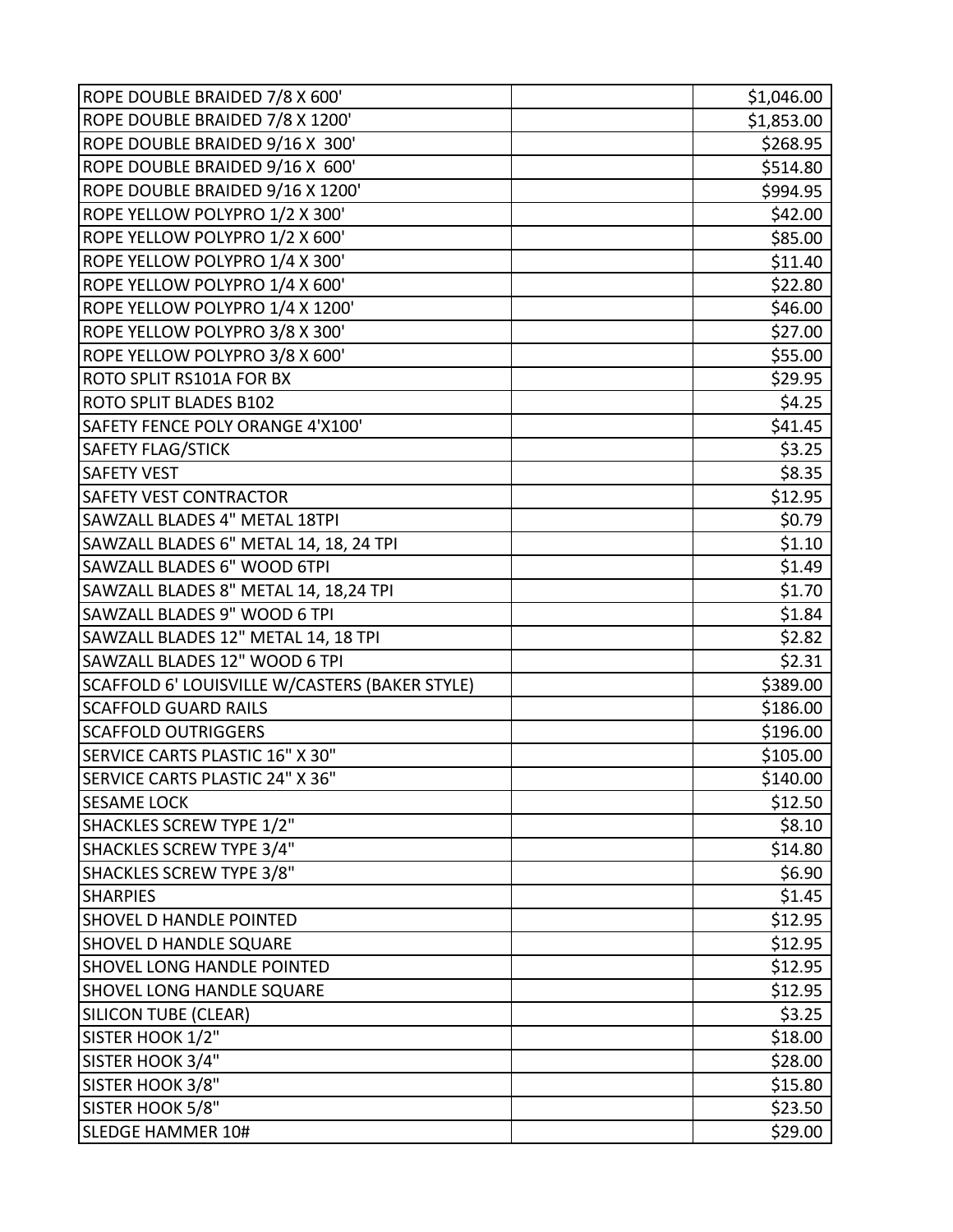| <b>SLEDGE HAMMER 12#</b>                         |                   | \$34.00     |
|--------------------------------------------------|-------------------|-------------|
| <b>SPRAY NINE CLEANER (GAL)</b>                  |                   | \$14.95     |
| <b>SPRAY NINE CLEANER 320Z.</b>                  |                   | \$5.95      |
| SPRAY PAINT UPSIDE DOWN 20 OZ. KRYLON (12 CASE)  | <b>ALL COLORS</b> | \$3.90      |
| SPRAY PAINT FLUORESCENT (6 CASE)                 | <b>ALL COLORS</b> | \$3.90      |
| SPRAY PAINT GEN. PURPOSE (6 CASE)                | <b>ALL COLORS</b> | \$3.10      |
| SWIVEL HOOK EYE TO EYE 1/2"                      |                   | \$21.70     |
| SWIVEL HOOK EYE TO EYE 3/8"                      |                   | \$19.20     |
| TARPS BLUE POLY 12' X 16'                        |                   | \$9.60      |
| TARPS BLUE POLY 20' X 20'                        |                   | \$19.50     |
| TARPS BLUE POLY 10' X 12'                        |                   | \$6.00      |
| <b>TRAFFIC CONES 28"</b>                         |                   | \$15.50     |
| TRI TAP 3' (NO GFI)                              |                   | \$7.40      |
| TYVEK DISPOSABLE PROTECTIVE WEAR (NO             | <b>TC300</b>      | \$116.00    |
| HOOD&BOOTS) 25 CASE L, XL & 2XL                  |                   |             |
| TYVEK DISPOSABLE PROTECTIVE WEAR (NO             | <b>TC300</b>      | \$125.00    |
| HOOD&BOOTS) 25 CASE 3XL                          |                   |             |
| UTILITY BLADES 100 PK                            |                   | \$18.00     |
| <b>UTILITY BLADES 5 PK</b>                       |                   | \$1.50      |
| <b>UTILITY KNIVES</b>                            |                   | \$4.75      |
| <b>WALK WHEEL (MEASURING)</b>                    |                   | \$74.00     |
| <b>WARNING FLAGS RED 2/STICKS</b>                |                   | \$2.70      |
| WATER TANK MILWAUKEE 49-76-0055                  |                   | \$88.00     |
| WATER TANK W/GARDEN HOSE                         |                   | \$100.50    |
| WD-40 LUBRICANT 11 OZ                            |                   | \$5.95      |
| <b>WINDEX GAL BOTTLE</b>                         |                   | \$12.90     |
| <b>WINTER LINERS DELUXE</b>                      |                   | \$3.60      |
| <b>WIRE BRUSH (HAND)</b>                         |                   | \$6.25      |
| WORK LIGHT FLOOR MODEL (1 500 WATT LAMP)         |                   | \$19.00     |
| WORK LIGHT STAND (2-500 WATT LAMPS)              |                   | \$52.00     |
| <b>WORK LIGHT STAND (2-LED LAMPS)</b>            |                   | \$115.00    |
| <b>WRECKING BAR 24"</b>                          |                   | \$4.95      |
| JACKSON #186 CHAIN VISE 1/8-5" CAP. EQUAL TO     |                   | \$315.00    |
| RIDGE 460                                        |                   |             |
| <b>CURRENT 505 PIPE RACK W/CASTERS (EQUAL TO</b> |                   | \$395.00    |
| GREENLEE 668)                                    |                   |             |
| 1/2" DOUBLE EXPANSION SHIELDS                    |                   | \$66.20C    |
| 1/2" DROP IN ANCHORS                             |                   | \$36.00C    |
| 1/2" X 6' 72' BUNDLE ZINC PLATED THREADED ROD    |                   | \$64.70C    |
| 1/4" DOUBLE EXPANSION SHIELDS                    |                   | \$26.74 $C$ |
| 1/4" DROP IN ANCHORS                             |                   | 19.48C      |
| 1/4" X 1 3/8" ACORN SLEEVE ANCHORS               |                   | \$11.54C    |
| 1/4" X 2 1/4" ACORN SLEEVE ANCHORS               |                   | \$14.76C    |
| 1/4" X 3" RH TOGGLE BOLTS                        |                   | \$12.88C    |